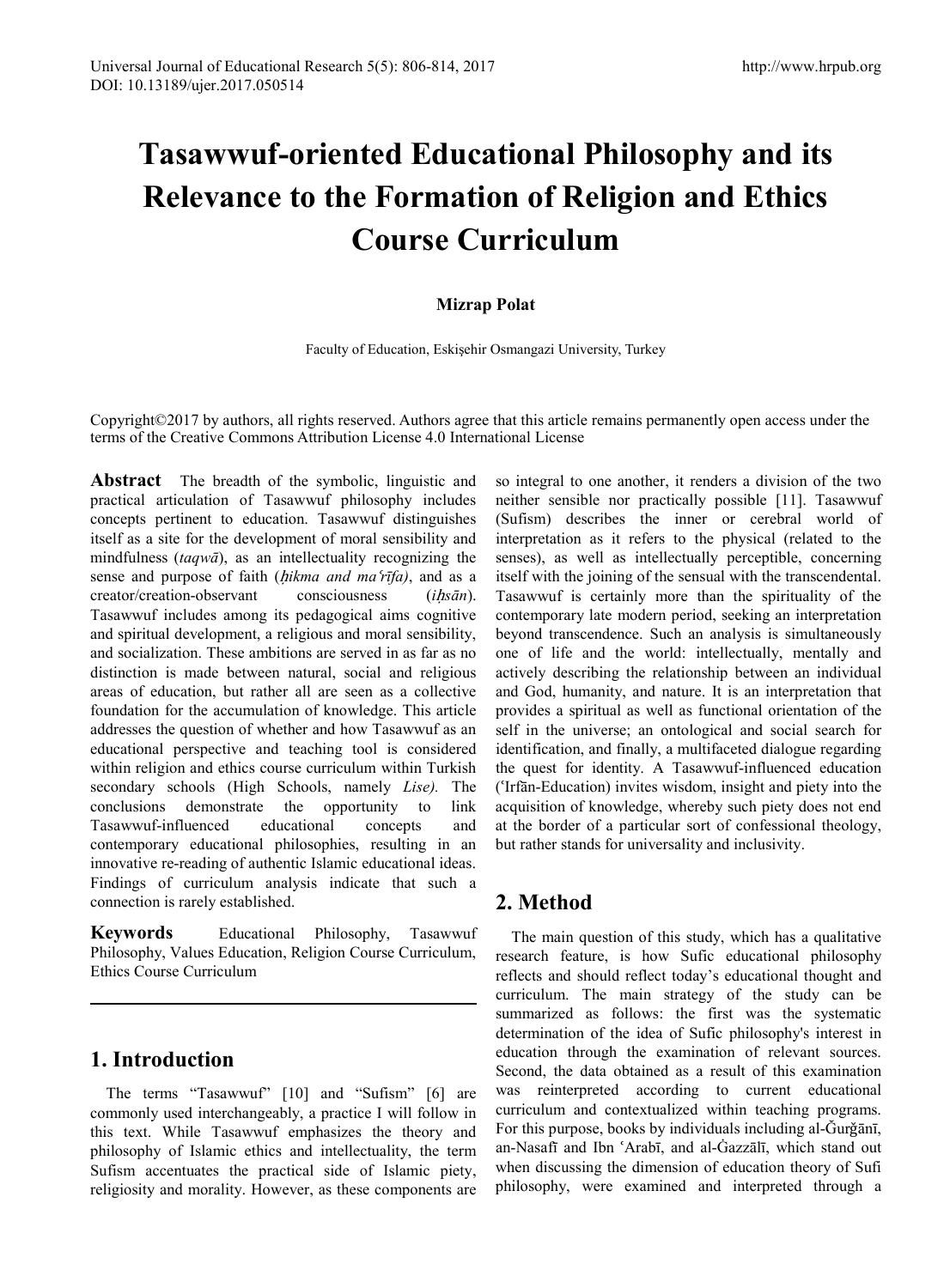content analysis method. The content analysis method is based on a systematic review and interpretation of the source to determine its judgments, meanings and ideas [2]. In addition, the views of classical Islamic philosophers such as al-Fārābī, Ibn Sīnā, and Iḩwān aṣ-Ṣafa (a group of  $10<sup>th</sup>$ century scientists) have also been consulted and these approaches will be discussed.

The Qur'an and the Hadiths, important sources of Islamic educational imagination, have also been applied as an attempt to provide diversity and multidimensionality. Attempts have been made to create a multidisciplinary approach to understanding by referring to these sources. In the context of utilizing the Hadiths, reliable sources of Hadiths such as al-Buḫārī, Muslim, Abū Dāwūd have been applied.

Spiritual and emotional education, which is neglected in today's religious and moral education and training, is prominent in Sufic educational thought and practice. The reflection of such learning approaches, still pronounced in Sufic curriculum of today, is also. In this respect, this study, which interprets Sufic educational philosophy according to contemporary educational thought and applies it to Turkey's "High School Religious Culture and Ethics Course Curriculum" [Lise Din Kültürü ve Ahlak Bilgisi Ders Porgramı], is a case study. Studies that examine a program in detail are also within the scope of the case study [5]. The data obtained from the "High School Religious Culture and Ethics Course Curriculum" with the help of the document analysis method have been interpreted both within the framework of Sufism and modern educational philosophy. Data obtained from curricula in educational research studies is seen as significant [30]. The reason for the selection of the "High School Religious Culture and Ethics Knowledge Course Program" for analysis is that this program is one of many that directly and indirectly address issues of Sufic thought in the most formal school programs in Turkey. A critical look at the sources of educational philosophy has been referred to for the validity and reliability of the research. In addition, attempts have been made at increasing said research validity and reliability through the use of multiple qualitative research methods and written sources. The method and resource types are items considered to enhance the reliability of a qualitative study [22].

## **3. Discussion**

#### **3.1. Approaches of Tasawwuf Philosophy in the Religious and Ethical Educational Traditions of Islam**

According to Sufic understanding, it is possible for the knowledge attained and understood via the sensory organs to be connected to and interpreted along with the transcendental. An open boundary is generated from the basis of this awareness between information (*ma lūmāt*),

knowledge (ʿilm), perception (ʿ*irfān)* [17] and profound comprehension (hikma) [10]. On the one hand, this permeable boundary makes dialogue and interaction between the sensual (empirical/cognitive) as well as transcendental production of information (*ilhām*/*kašf*) [10] and that which is possible to articulate verbally, and on the other, that which is not. The Muslim Sufis perceive an indivisible connection between belief (*īmān*), knowledge (ʿilm) and reason (ʿ*aql*) [6]. Reason and knowledge are for them inseparable prerequisites of an individual's capacity for faith [31, 9]. Ibn Sīnā (Avicenna) envisions liberation as the objective of education. The human who secedes from the trappings of worldly dependencies as well as personal interests to devote themselves to the exclusive pursuit of God's truth (Irfan [ʿ*irfān*]) may be named Arif (ʿ*ārif*: one who has reached awareness, the wise). Therefore, it is the attainment of the status of Irfan that is considered the greatest freedom [17]. The Sufis believe the soul to simultaneously be the source and matter of the discovery of knowledge and wisdom. In order to locate oneself ontologically, intellectually and morally in one's surroundings, an individual requires a conscious and distinguishing view and orientation. Furthermore, these qualities are also needed in categorizing, reflecting on and rectifying their status (hal). Such a reflection poses the following question to an individual: "How should I, an attentive, responsible and just person with my particular knowledge, abilities and capabilities, conduct myself in relation to nature, both animate and inanimate?" This question contains a values orientation that implies a principled education as a pedagogical task. The famous Sufi Haci Bektaş Veli views this values orientation (virtuousness) as a convinced and convincing religiosity. He believes in a direct correlation between morality and proximity to God (or observance of God) [14]. Thus, there shall be a justification that religious and ethical education should go hand in hand. Moreover, the philosophers Fārābī and Ibn Sīnā assert reason, intelligence and knowledge to be the basic principles of human perfection. Both philosophers consider these factors the most important conditions for the moral integrity of an individual. Fārābī and Ibn Sīnā implore that those in a virtuous society who are given decision-making abilities and carry responsibility should be either prophets or philosophers, as both groups simultaneously exhibit the highest moral code, extensive understanding and acute intelligence [8, 18].

According to Sufi-oriented religious and ethical education, it is not of paramount importance to prove God's existence or to use this fact as an article of knowledge. Instead, God is to be believed as truth and reality, to be trusted along with one's own respective acts as a human in view of God, and that all interactions with all creation are characterized by great prudence and respect. This is the intention for religious and ethical education: the guiding of humanity through God. In this way, such an education is qualified as an integral if not inventing aspect of the human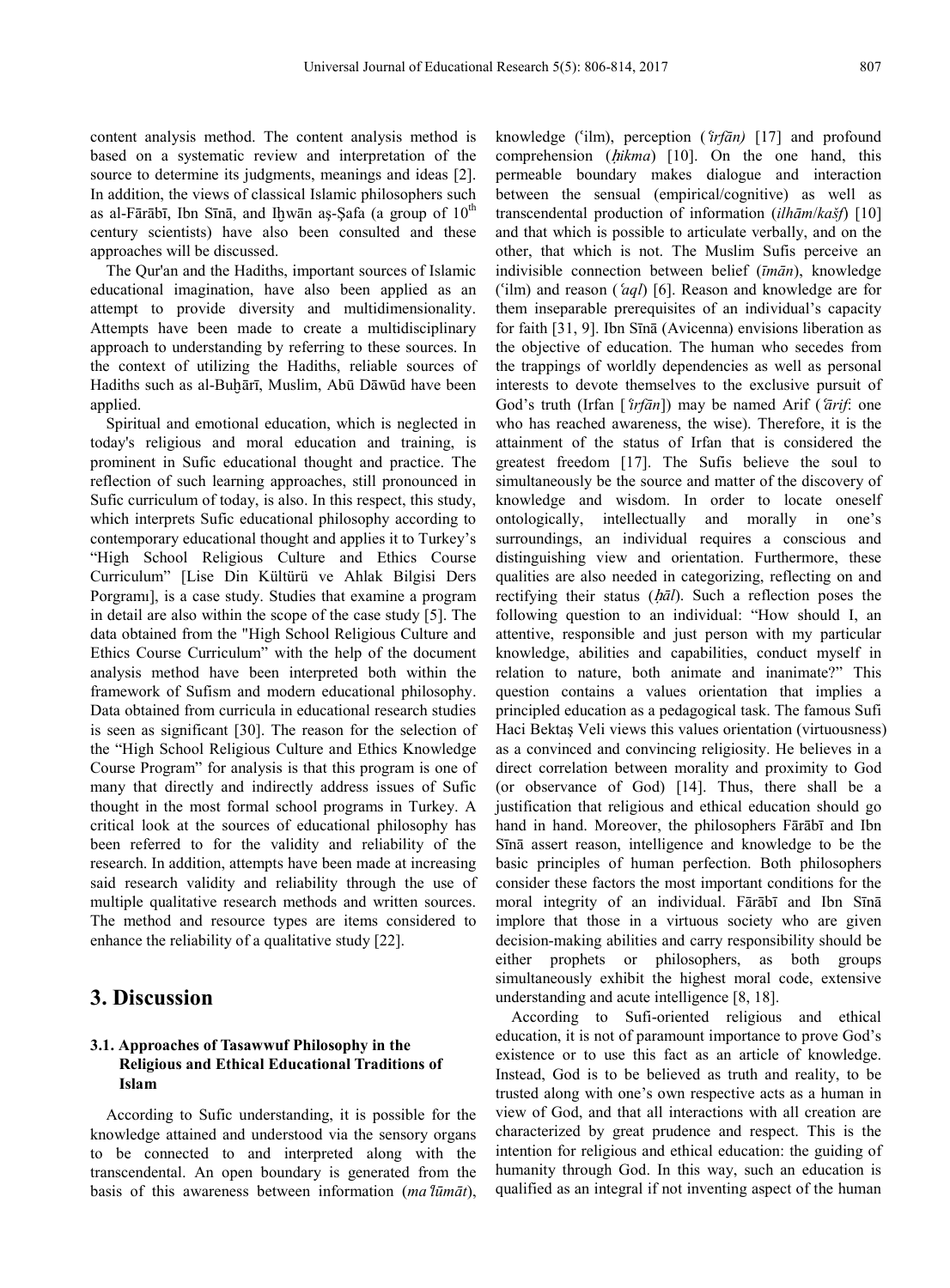biography. The Muslim Sufi Ibn ʿArabī or al-Balyānī [15] (the author of the book cited here is disputed) states that God's uniqueness and wholeness are the veil distancing him from human comprehension. It is for this reason that Tasawwuf places at its core the perception and experience of God through human thinking, feeling and action, instead of a conventional theological and segmented description of God. Among further names and attributes, God is truth and the one who induces truth (*al-*Ḥ*aqq*)*,* he is justice (*al-*ʿ*Adl*) and the One (*al-Wā*ḥ*id*) [23]. The substance of the previous attributes "truth," "justice" and "unity" belong not to God's own self-presentation but equally dictate God's demanding and supportive expectations addressed to humanity as they aspire for truth and awareness of unity among all creation, realizing equity while maintaining a gracious demeanor.

*Irfān* (perception) refers not only to a relationship with God and humanity but to learning to recognize, know and value oneself. Such self-awareness promotes mastery of the self, an awareness attained through the sensibility to personal deficits. In this way, ʿ*irfān*-oriented (Sufic) education can be interpreted as a capacity for self-discovery and development, as well as a competence in religious and ethical education.

Competence orientation is generally a current topic of discussion in religious pedagogical circles [28, 12]. However, two termini are significant in the Islamic approach to religious and ethical education, particularly in relation to the description of competencies within Islamic religious classes:

Taqwa (*taqwā*): the Taqwa, which in a sense describes heedfulness and reverence to God, further dictates the personal rights and responsibilities to recognize and respect the rights of others, and the recognition of and fulfillment of duties one has to God, to oneself, and to one's contemporaries [10]. The expression "Taqwa," as it refers to conscious responsibility, conveys a significant degree of the Muslim-being, which in turn is a preliminary step toward the maturation point of Ihsan, articulated below (Koran, 2: 1–5, 42–46, 224; 3: 51).

Ihsan (*i*ḥ*sān)*: This term refers to the condition of an individual who possesses the capacity to perform actions in consideration of the creator as well as fellow creations [10, 6]. An individual who has reached the status of Ihsan is denominated "Muhsin" (*muḥsin*). The Koran also refers to those individuals who regularly demonstrate goodness as Muhsin and praises them (Koran, 2: 58, 195; 4: 125; 5: 93; 17: 23). The Muhsin always endeavor to realize and modify their intentions, feelings and acts in the best and most appropriate manner. This qualification as the good proves to be an undertaking in self-reflection and self-realization devoid of outside coercion and control. Through Ihsan, the internalization of values, compassion, and the process of ethicizing faith can be elucidated. Belief and moral behavior nourish each other in Ihsan. It is not possible for religion to abstain from morality [20], as morality in this case is to be understood as the sense and purpose of religiosity, and

humanity in turn as the good and constructive social and/or internal representation of the relational formation. Such an ethically-conformist religiosity can in turn be viewed as socialization, as social responsibility and sympathy (social competencies), as well as other qualities, can emerge as a result. Ihsan as a spiritual maturation point also pertains to emotional proximity to the creator and to a view of oneself in solidarity and unity with all of creation. Preoccupation with creation through human activity is parallel to preoccupation with God in such activities. Islamic piety discerns a deep bond between creator and creation, viewing the creation as a mirror for the power and beauty of God.

At the forefront of the initial definitions of Taqwa stand the exact observance of God's commandments and prohibitions in order to maximize reward and avoid punishment. As expected, an informative and normative realization is conferred here to obey proscriptions and to fulfill obligations. In the case of Ihsan, a further stage is observable: mindfulness stemming from a love of God and creation irrespective of recompense or penalty. The Muhsin relate to God out of a soulful connectedness without the perspective of those who are an existential, ontological part of God, but rather as beings who possess deep love, awareness, attention and communion with God and creation. These characteristics provide the ability to reflect on and improve intention, demeanor and action. The belief in God as all-seeing (*al-Ba*ṣ*īr*) and that all human acts influence judgment in the afterlife is common, particularly among monotheistic religions. The Ihsan-maturation, however, seeks to maintain this faith as conviction and to develop a constant consciousness from it. This consciousness equally implies that the human frees himself from the necessity of an intermediary in the attainment of God's love and goodwill, and from provisions for reciprocal relations to God and fellow human beings, exchanging such perspectives in favor of loving affiliations. These ties require constant attention and usher the way to a religious legitimization of only the good and humane instead of the use of violence or injustice. The Koranic concept of humankind as God's successor (vicegerent [khalif]) on the earth (Koran 2: 30, 6: 165, 27: 62, 35: 39, 38: 26); [26] embodies such a consciousness.

Respect for human dignity and the support of the natural disposition is called Fitra (*fitra*). The preservation of nature is established as a competence ordered among established meta-competences to view humans as God's trustees (caliphs) of the earth. The Fitra can be understood as an internalized morality and pure, original state of belief before a systemization by theology. The Koran (30: 30) defines Islam as the religion that corresponds to human nature:

*"So [Prophet] as a man of pure faith, stand firm and true in your devotion to the religion. This is the natural disposition God instilled in mankind—there is no altering God's creation—and this is the right religion, though most people do not realize it."*

The Sunna (remarks, stories and silent acceptance) of the Prophet Mohammed also contains the word Fitra, in the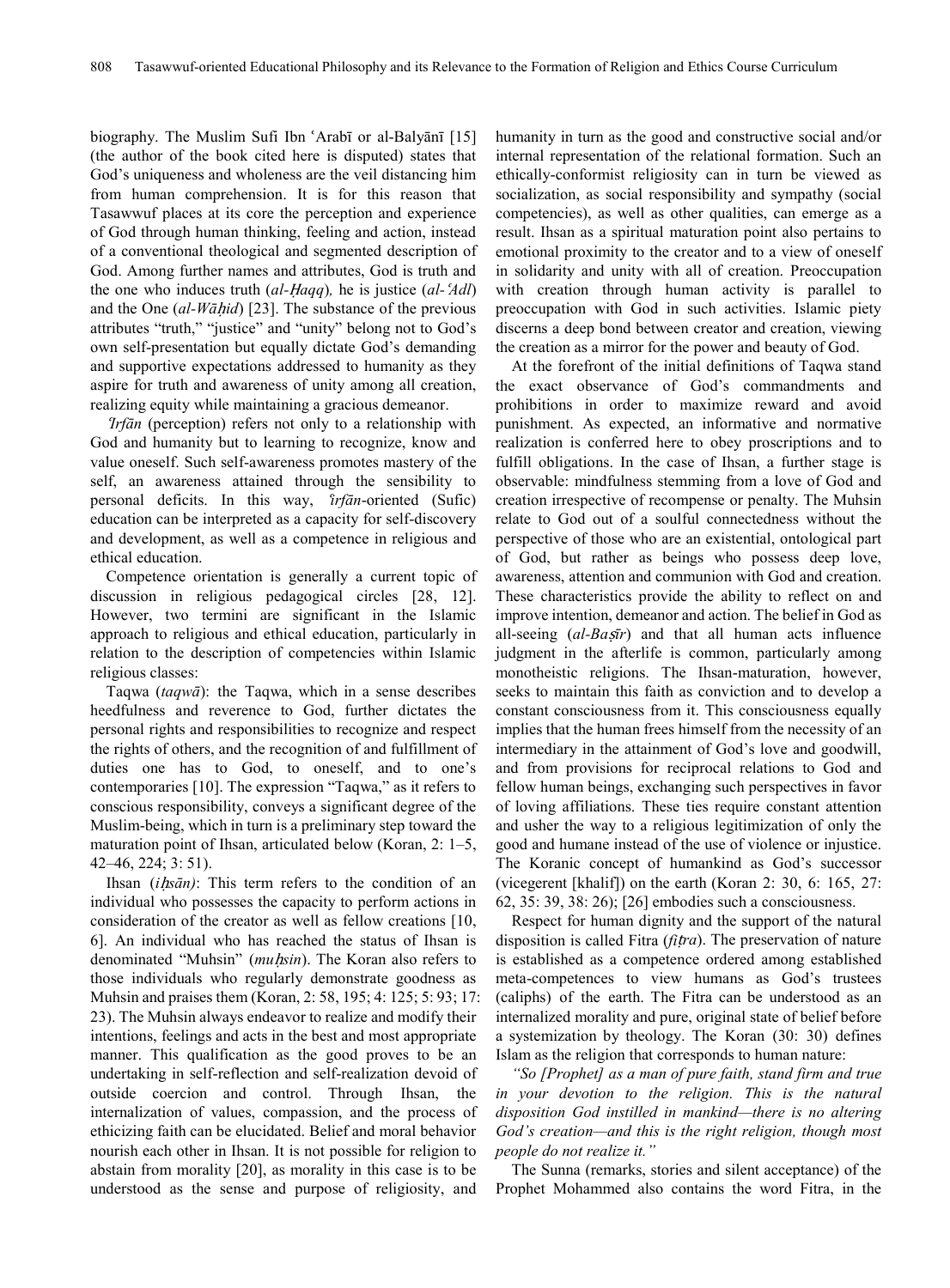sense of the pure and the natural relevance to humanity and the belief immersed within it (the capacity for faith). In the following Hadith it is written (Buhārī, *Ğanāiz*, 79–80, 92) [4]; (Muslim, *Qadar*, 22-25) [24]; (Abū Dāwūd, *Sunna*, 17) [1]:

*"Every child is born in accordance with the Fitra. It is only later that they are raised as a Jew, a Christian, or a fire worshipper."*

The concept Fitra expresses (among other sentiments) the communal and primal among humans, also in the sense of belief and the capacity for it [3], while maintaining a proximity to the expression "primal truth." When this primal truth is accompanied by humanity's collective disposition and inner guide, along with trust in God and attention to others, and vigilance and sensibility toward injustice, these factors can contribute to the development of a moral and discerning religiosity. Such a religiosity heeds not only the godly but also the human, in that it takes seriously human beings in their ontological dimensions and those accomplishments acquired throughout the history of civilization.

Sufism as an Islamic-oriented piety and intellectuality desires to enrich faith affectively by way of love, mercy and empathy, as well as contributing to the construction of the human achievement in a way that is simultaneously worthy of God and fellow man. It is therefore sensible to assume that the goal of education as defined by Islam should be grasped as a convergence and correlation between religious expectation and daily reality. A group of Sufic philosophers, ethicists and theologians calling themselves *I*ḫ*wān a*ṣ*-*Ṣ*afa*<sup>ʾ</sup> (Brothers of Purity), maintain that an education committed only to individual biological urges, economic interests and social expectations is inadequate. They plead for the mental development, moral socialization and religious maturation of a person not to be neglected and wish to avoid a sacrifice of psychological purification in the name of bodily and material gratification [19]. Sufism aspires to be the way (*tarīqa*) by which people comprehend both themselves and eternal truth. Sufis view every person as microcosm and mirror of this truth. The person on these paths should simultaneously be taken with this truth. Tasawwuf (Sufism) viewed as a lived and intellectually determined purity and spirituality intends for the individual to observe their inner experiences and to appreciate them as a part of one's own religiosity.

A multifaceted strategy for excess resides in Sufism. On a hermeneutic level and beyond a mainstream interpretation of theology, Sufism seeks to interpret and occasionally provide an answer regarding issues of the Koran and the Sunna that orthodox theology cannot supply in the same form, in this way furthering the hermeneutic competencies of religious instruction. The hermeneutic interpretation style of Sufism and its religious performance are occasionally accused by mainstream theology of syncretism. In certain circumstances, this charged relationship intensifies and is exploited. The dissent of interpretation is occasionally only

a competition of interpretation between Ulama (religious scholars) and Sufis. The Ulama emphasize the normative side of the religion, whereas the Sufis emphasize an intimate view, although neither completely excludes the other. Such an interpretational difference is sometimes generated in the application of varying hermeneutic methods relevant to the Koran or the Sunna. The Sufis credit God's intuition for their analysis, namely *ilhām* or *išāra,* and utilize a symbolic language [7] through which the deeper and encrypted sense (*bā*ṭ*in*) of statements made in the Koran and the Sunna may be revealed. The prominent Sufi Ibn ʿArabī[16] can be referenced as a concise example of this interpretive approach. Conversely, the Ulama incline toward interpreting said source philologically according to the visible/exterior (ẓ*āhir*) sense and according to the meaning of the words. The various categories of the Tafsir (commentary on the Koran) arose out of these contrasting methods, as in the case of the philological (*luġawī*)*,* the transmission-oriented (*riwāya*), the reason-oriented (*dirāya*), and the spiritual (*išāra*) Tafsir.

In its institutional venues for living, experience and learning such as Tekke (*takka*) and Zawiya (*zāwiya),*  Sufism aims to create a spiritual atmosphere and an intimate connection between man, his faith and his fellow creatures. The educational premises and concepts of Sufism can be summarized as follows: the recognition of the self (*ma rīfa an-nafs*), the attainment of awareness of God (*ma*ʿrīfa*-t-ullāh*), love of God (*hubb-u-llāh*) and his creations, awe of God's radiating love, as well as action that is worthy of God and his creations. These premises have aspects observable epistemologically, affectively and morally and are simultaneously levels of fulfillment of Sufism. The way that man locates himself within the universe should occur by way of self-recognition, self-appraisal (as God's Caliph on earth) and development of consciousness of his relationship to God and his creatures. A Sufic-minded individual sees himself not only connected to Islam, but as brother to all men, created by a single, common creator. Islam in general is understood by Sufis in the most general of terms as "devotion to God." Sufism as a simultaneous site of learning, spirituality, religiosity and morality portrays itself as more anthropological (or student-oriented) in comparison to Madrasa (theological schools and colleges). In the Tekkes and Zawiyas (locations of living and learning of Sufism), people stand ontologically, intellectually and ethically at the center of the pedagogical act while in a more significantly pious and spiritual atmosphere. Regarding the Madrasas, it is rather knowledge and epistemological orientation that form the focus. With its person-oriented pedagogical mindset, it was largely possible for Sufism (Tasawwuf) to even out-equalize the dialogue between religion, spirituality, reason, ethics and philosophy. In a closer reading of the Sufic path as one based on intellectual (sensually interpreted), inner (affective) and plot-oriented (moral) experience, the relatively multifaceted pedagogical possibilities and levels are revealed. It follows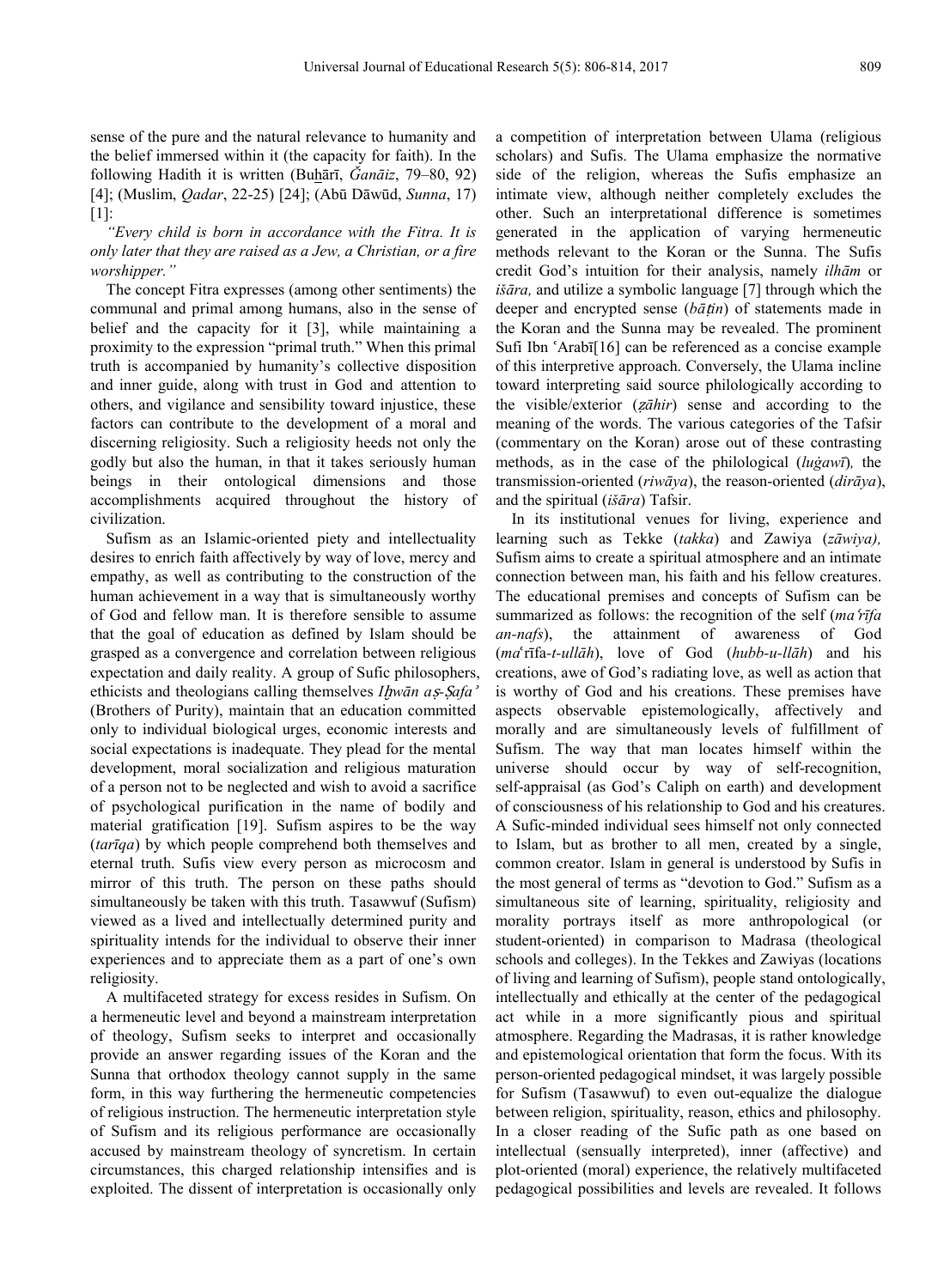that with Sufic applications in religious pedagogy, a broader (horizontal) and deeper (vertical) view of topics in religious instruction is possible.

Sufism regards learning as more than an epistemological, didactic interaction between teachers and students, emphasizing the affective relationship between the two. This bond occasionally leads to student disenfranchisement, however in this school of learning and experience, autonomy is perceived differently than most school pedagogies of today [26]. With its institutions and forms, Sufism holds a respectable position in the landscape of educational upbringing. The values-oriented and socially-motivated pedagogical approach intends to prepare an individual both mentally and morally for the capacity to act as and to remain "God's caliph on earth." It is the aim of such a method to maintain a perspective that includes all of creation and to mirror God's mercy and love in regard for the multitudes. After completion of the Sufic education, a person can, by way of this religious instruction, be empowered as the most competent of beings (Koran, 95: 4), in whom God immerses his soul (Koran, 15: 29); who internalizes the godly attributes such as "the loving" (*al-Wadūd*), "the all merciful" (*ar-Raḥmān*), "the nurturing" (*ar-Rabb*), "the knowing" (*al-*ʿ*Alīm*), etc.; and reflects these qualities in demeanor and deed.

Tasawwuf nourishes itself not through Islamic theology alone, but also through Islamic philosophy. The disciplines of ethics, anthropology, and epistemology have all been intensely reviewed by Islamic philosophers, and the resulting insights have been integrated into the philosophy of Tasawwuf. The Sufis devoted much attention to philosophy and defined the rumination (*tafakkur*) on existence as a service to God. They formulated their own philosophical questions and developed approaches in accord with their ethos [29]. The particular relationship between philosophy and Tasawwuf favored the high visibility of pedagogically-relevant approaches within Sufic ideas and action. Accordingly, Islamic philosophy—with its relationship to antique Greek, Indian, Mesopotamian and Far Eastern philosophies, as well as the early influence on the development of European philosophy (for example Averroes [Ibn Rušd] and Avicenna [Ibn Sīnā])—was able to establish the preconditions for Islamic educational philosophy to communicate on an equal intellectual plane with European schools of thought. It can be useful for multiple reasons to treat the scientific and culturally historic relationships and interplay between Islamic and western civilization as an entity for various educational subjects.

Such an intercultural, scientific exchange could, for example, realize a form of study based on cultural dialogue and peace pedagogy.

#### **3.2. Tasawwuf Philosophy and Curriculum of Religious Instruction**

The epistemological, pedagogical, ethical and anthropological ideas discussed in the previous section are of worthwhile consideration in the following description of the content and objectives of religious and ethics instruction. Tasawwuf as a course of education describes humanity as the most capable of God's creatures both functionally and ontologically. Throughout the intensive master-student as well as self-education process, an individual shall be prepared morally and intellectually for this title. At the level of educational praxis, Sufism and its institutions occupy a significant role in the history of Islamic education. This article addresses the question of whether Tasawwuf as educational concept and practical tradition receives attention in the religious instruction of today's schools. A discussion of whether and how Tasawwuf as an educational entity is considered in current religious education follows. In order to answer the previous questions concretely and with the aid of an example, I will proceed with a relevant analysis of the curriculum of the religious and ethics courses of Turkish secondary schools (High Schools, namely *Lise*). Said religious instruction, in which specific moral (*Ahlak*) themes play a role, has the denomination "Religious Culture and Ethics" (*Din Kültürü ve Ahlak Bilgisi*), and is taught in the ninth through twelfth grades. These grades belong to those of the secondary schools in the Turkish school system. The combined religious and ethics instruction is divided into the following fields [21]:

- 1. Faith
- 2. Religious Service
- 3. The Prophet Muhammad (pbuh)
- 4. Revelation (*wahy*) and Reason
- 5. Morals and Values
- 6. Religion and Laicism
- 7. Religion, Culture and Civilization

The previous fields develop and broaden within various subtopics. Within these fields, it is possible not only to bear witness to religious and moral themes, but also to the official social- and religious-political premises of the Turkish republic.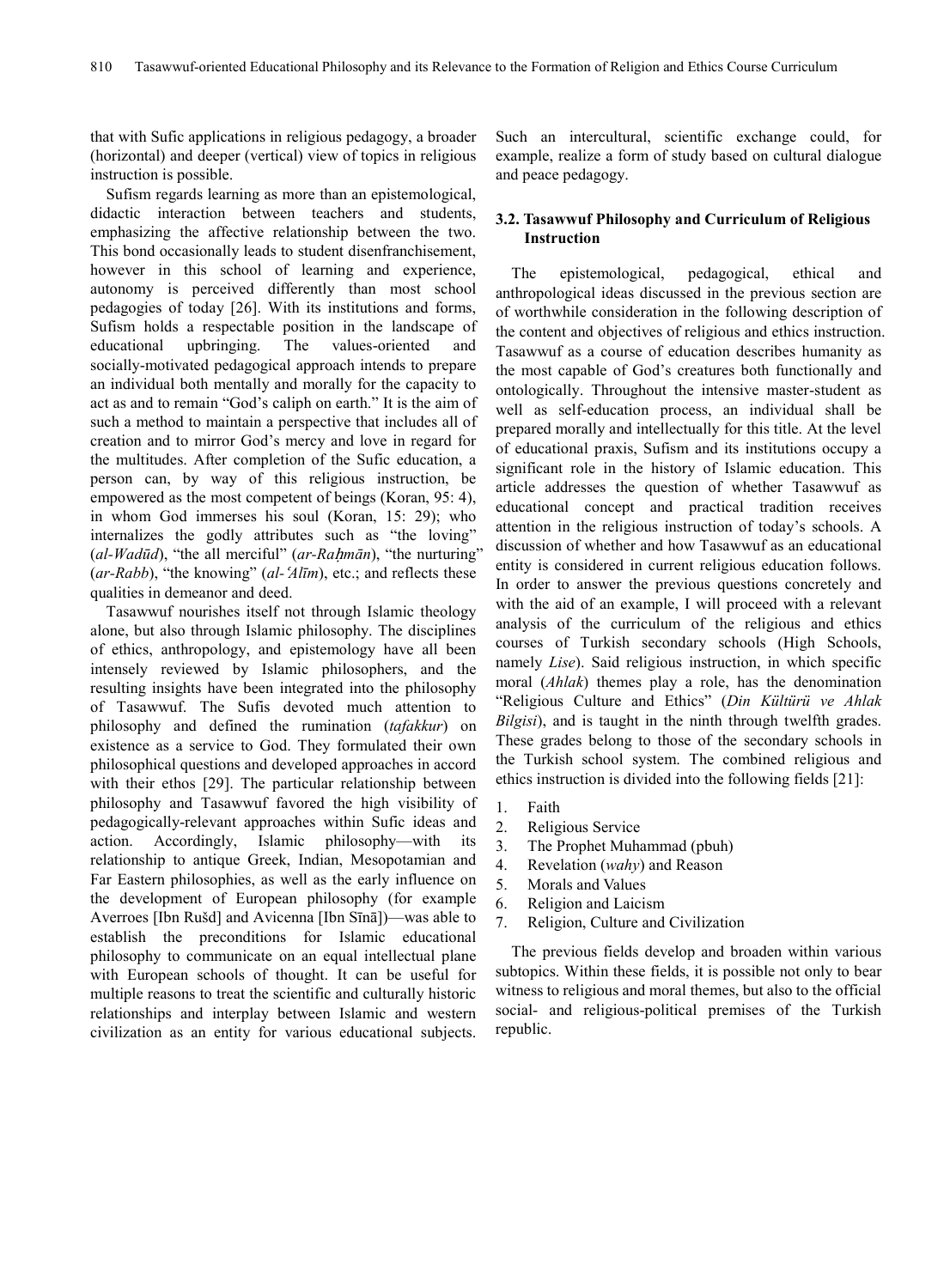| Fields                                   | Topics for<br>Grade 9                         | <i>Topics for</i><br>Grade 10                            | <i>Topics for</i><br>Grade 11                                        | Topics for<br>Grade 12                                     |
|------------------------------------------|-----------------------------------------------|----------------------------------------------------------|----------------------------------------------------------------------|------------------------------------------------------------|
| Faith                                    | Humanity and<br>Religion                      | Belief in God                                            | Man and his Fate<br>(Oadar)                                          | Earthly Life and Life after<br>Death                       |
| Religious Service                        | Cleanliness and Service<br>to God             | Ibadat (Worship)<br>in Islam                             | Principles and<br>Benefits of Ibadat<br>(Worship) in Islam           | Repentance and<br>Forgiveness                              |
| The Prophet<br>Muhammad (pbuh)           | The Life of<br>the Prophet<br>Muhammad (pbuh) | The Prophet<br>Muhammad (pbuh)<br>according to the Koran | The Exemplariness<br>of the Prophet<br>Muhammad (pbuh)               | Understanding the Prophet<br>Muhammad (pbuh)               |
| Revelation (Wahy)<br>and<br>Reason       | The Koran<br>and its<br>Primary Themes        | The Koran<br>and its<br>Interpretations                  | Interpretation in<br>Islamic Thought                                 | Tasawwuf-Oriented<br>Interpretations in Islamic<br>Thought |
| Morals and<br>Values                     | Values                                        | Rights, Liberties<br>and Religion                        | Family and<br>Religion                                               | Islam and<br>Peace                                         |
| Religion and<br>Laicism                  | Laicism and<br>Religion                       | Atatürk and<br>Religion                                  | Religious Service<br>in the Era of<br>Atatürk and of the<br>Republic | Atatürk and<br>Religious<br>Education                      |
| Religion, Culture<br>and<br>Civilization | Islam and the<br>Turks                        | Islam and<br>Science                                     | Islam and<br>Aesthetic                                               | Lived Religions and Their<br>Commonalities                 |

**Table 1.** Themes of the secondary school (High Schools, namely *Lise*) course: "Religious Culture and Ethics" [21]

The content relevant to Tasawwuf is only explicitly addressed in the  $12<sup>th</sup>$  grade within the topic *Tasawwuf-Oriented Interpretations in Islamic Thinking*. This subject focus, or topic area, accounts for 17% of the total subject matter of the  $12<sup>th</sup>$  and final grade of the general and vocational secondary schools (*Lise*) [21]. In the context of said topic area, the historic development of Sufic thought, Sufic perception, the relationship between God and man, Sufi-influenced views on morality, the fundamental Sufic Order in Anatolia (Yasawiya, Mawlawiya, Naqshibandiya, Qadiriya, Bektashiya and Alevism, Nusayriya), and the cultural of social cohabitation will be addressed.

In order to somewhat satisfy the expectations of the Alevis and Bektashis as non-Sunni paths, the religious sites and actions of these groups are included in the curriculum as subtopics of the previous subject areas. These subtopics are: Jam (*Cem*) and Jamhouse (*Cemevi*); implementation of Jam (*Cem*); Semah (worshipful dance action); fraternization act in the Alevi community (*Müsahiplik*); invocation (*Dua*); liturgical prayer (*Gülbenk*); and the month of mourning, Muharrem, along with Ashura (the day of martyrdom of the Imam Husain). Finally, the topic area *Tasawwuf-Oriented Interpretations in Islamic Thought* is rounded off with the theme *Culture of Cohabitation and Tolerance* [21]. The learning objectives of these subjects of instruction are formulated as follows [21]:

- 1. Explanation of the cause and emergence of various Sufi interpretations
- 2. The relationship between God and all beings is described as creator and creation
- 3. Comprehending the meaning of morality in Tasawwuf
- 4. Perceiving the Yasawiya, Mawlawiya, Naqshibandiya, Qadiriya, Bektashiya and Alevism as Sufic paths
- 5. Introduction to the presentation and nature of the Jam (*Cem*) ceremony
- 6. Defining the terms *Samah* (worshipful ritual movement), *Musahiplik* (fraternization act of the Alevite community) and *Gülbenk* (Prayer)
- 7. Sensing the meaning of the month Muhurram and day of Ashura in society
- 8. Introduction to Nusayriyah (Syrian Alevism)
- 9. Creation of consciousness of cohabitation and tolerance in Tasawwuf thought and deed
- 10. Understanding various Islamic interpretations in Islamic thought as the richness and pluralism of the religion

Despite the informative treatment of Tasawwuf, the attainment of purity and religiously-influenced intellectuality and its significance in Tasawwuf is not declared a curricular competence. The secondary school curriculum makes no reference to the anthropological and epistemological thought of Tasawwuf, although there are fitting areas for it in the curriculum as outlined, for example: *Humanity and Religion* (see previous table, Grade 9). The contents of the desired learning outcomes within the subject *Humanity and Religion* [21] could make good use of the Sufi-influenced pedagogical concept "*al-insān al-kāmil*" (the person seeking wholeness). This concept describes an individual's process of evolution along the path seeking scientific, mental, religious and moral perfection [25, 6]. The subject *The Koran and its Interpretations* (Grade 10) also lacks mention of interpretations of the Koran according to Sufic influence [21]. Tasawwuf hermeneutics of the Koran, as well as the practical interpretation of the example of the living environment the Sufis provide, should be incorporated into the 11<sup>th</sup> Grade subject *Interpretation in Islamic Thought* [21]. In the religion and ethics course curriculum of secondary schools titled "Religious Culture and Ethics," the terms shaped by Sufism, including Irshad (guidance), Zikr (commemoration of God) and Tafakkur (commemoration of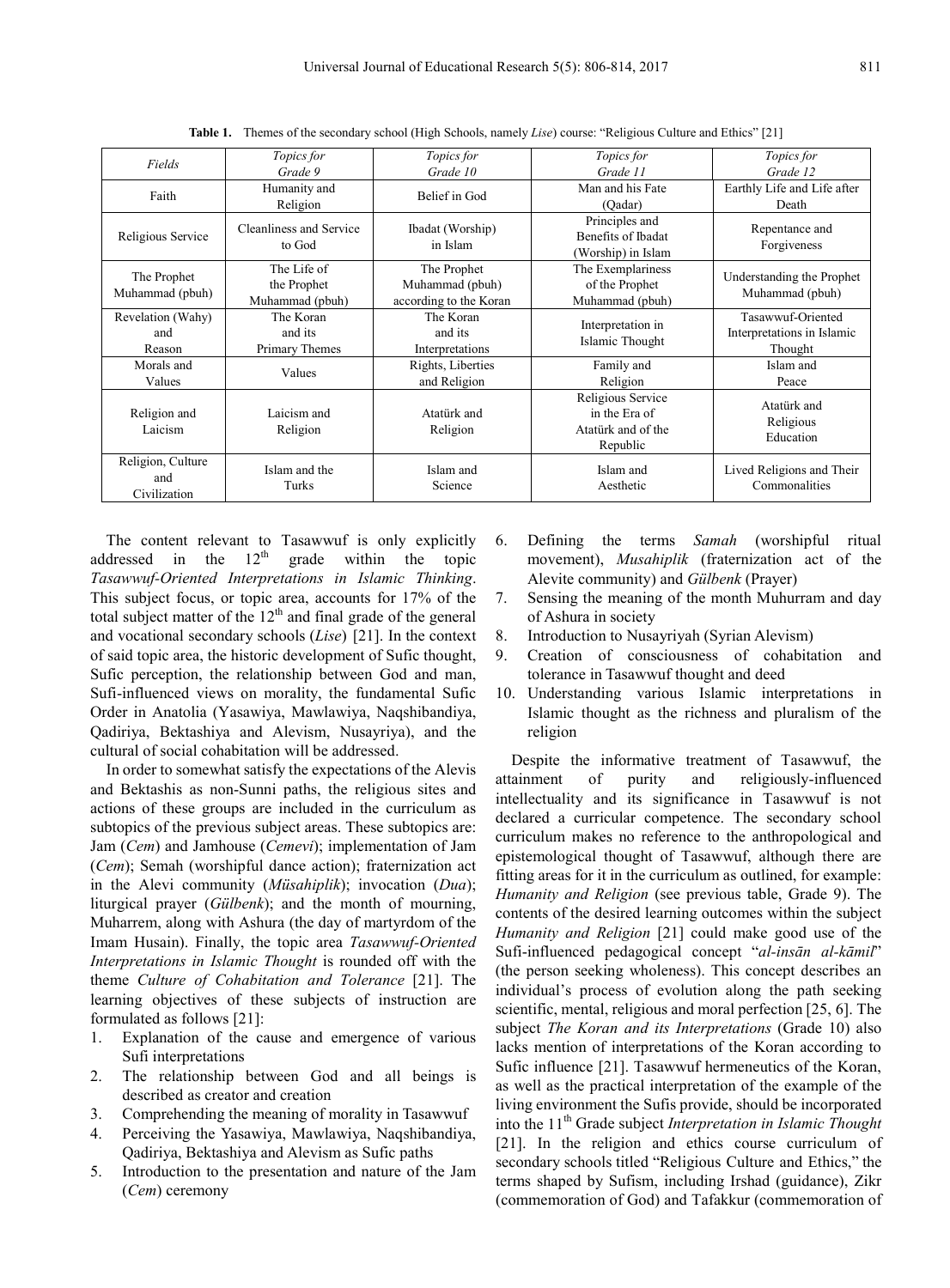God) are neither present as content material or educational goal.

#### **3.3. Sufism as a Form of Islamic Spirituality for the Classroom: Didactic and Content-related Recommendations**

While the learning and experiencing Sufism in all its manifestations is not to be expected in schools, it is possible to support the development of an individual spirituality in part by demonstrating the experiences of others. For this reason, it can be useful to discuss the divine experiences and intellectual thoughts of Sufi scholars/masters in school classrooms. For example, the instructor can begin a dialogue around the question of why the famous Sufi Mawlānā Ǧalāl ad-Dīn Muḥammad ar-Rūmī referred to the day of his death as the "wedding night (Shab-i Arus)". In such a reference, God is simultaneously considered the recipient and source of love. Death in this case is to be understood as an encounter with the beloved (God), and as the gateway to the experience of his mercy and glory. This discussion could open the way to a perception of God as both the Loving (*al-Wadūd*) [Koran, 11: 90] and beloved, as well as the Compassionate (*ar-Ra*ḥ*mān*) [Koran, 59: 22]. The previous allegorical / symbolic expression of ar-Rūmī can serve as the starting point for the spiritual accentuation of theological and philosophical conversations with students. Accordingly, the diverse stories and parables of the Sufis [30] are appropriate narrative learning materials for teaching as they yield a variety of subjects for various religious themes. The biographies of Sufis who may stand as role models of virtue provide an abundance of scenes through which to depict the realisation of values and thus is suited as teaching material for values education.

Spiritual education as a series of processes of subject formation [32] is more than the mediation of religious and ethical knowledge; it is both an emotional formation and means of conscience development. Within the classroom, the treatment of spiritual attitudes such as attention and awareness, which hold as incisive values of the religious paths of piety and morality, elicits an emotional opening. Students can designate words to their own experiences related to awareness and attention, and describe the emotions connected to these events. Attention and awareness include tender care, appreciation and recognition [26]. The attention and awareness filled with such content stands for consideration as a spiritual ability leading to a dignified posture toward one's animate and inanimate surroundings. The conscious perception of the named spiritual states (attentiveness and awareness) means both a development of feeling and sensitisation (development of a conscious) for environmental protection and human rights, topics that are to be classified within religious and ethics instruction.

Administering content analysis of the terms central to the Tasawwuf (Sufism) and demonstrating their relationship to certain ideals and actions is to be considered a form of spiritual education. Toward this goal we select the term "Ihsan," already previously discussed in depth, as an example: Ihsan briefly means to execute every action as though God himself were a witness. The instructor can direct the following questions to their students for the purpose of discussion within class:

How can Ihsan consciousness influence the actions of those individuals who hold it?

Can Ihsan morally qualify human deeds?

Have you ever (as directed to the students) experienced a moment in which you felt God with you?

The previous questions could not only be verbally discussed; they could also be answered in writing or depicted in the form of an image (for example in a visual representation of the experiential moment implied by the third question).

Apart from the previous practical examples for classroom instruction, many possibilities exist for experiencing and studying the spiritual apart from a strictly curricular context, including visits to spiritually significant locations, observance of Sufi ceremonies (including chants and dances) and worship services (*zikr*) in Tekkes (sites of order in Sufism), or pedagogically conceived discussions with Sufi-minded individuals. These extracurricular opportunities can be considered forms of direct learning in authentic locations of life and learning among individuals practicing Sufism. All of these instances contribute to an improved and mature understanding of spirituality.

# **4. Conclusions**

#### **4.1. Conclusions for Religious and Moral Pedagogy**

The practical and theoretical interpretations of Sufism demonstrate a non-denominational perspective. Sufism emphasizes the spiritual and ethical, rather than normative, side of Islam. It is from this spiritual side that commonalities of the Islamic confessions appear, while the normative side of Islam reveals the conventions of religious practice and legal issues that are often interpreted in a variety of ways. The embedding of themes relevant to Sufism within Islamic religious lessons qualifies this instruction as non-denominational.

Viewing Sufism as an intellectual and internal processing of religious and moral conviction offers answers to existential questions including: Who am I as an individual and what is my relationship to God? What are my responsibilities to my fellow human beings and our shared world? How can I orient myself within the universe? What is perfection and how is it attainable? Such questions are shaped by Sufism and offer students of religious and ethics studies opportunities to philosophize and theologize.

The Sufis often interpret the Koran and the Sunna (the teachings and deeds of the prophet) from a teleological perspective and designate this characterization as divine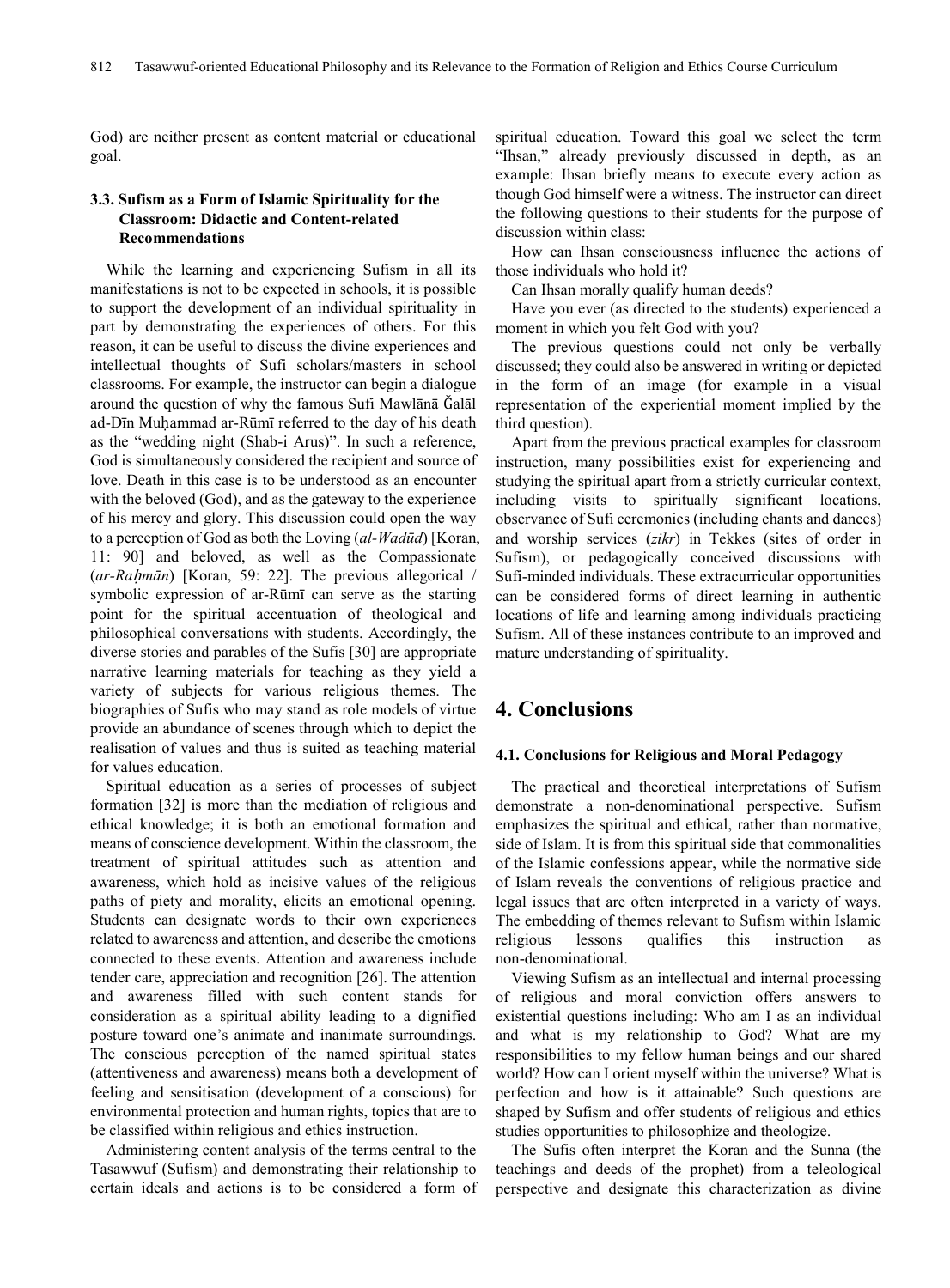inspiration (*ilhām* or *išāra*). Accordingly, they make use of the symbolic language and strive to reveal the deeper, encoded meaning (*bātin*) of the Koran. It is a form of pedagogical enrichment to make such interpretation available to students within religious education.

The reading of texts by Sufi scholars in the classroom offers students the opportunity to discover their own spiritual experiences and religious feelings, and to express these in words. These texts supply them with an intellectual basis and fitting vocabulary, which ultimately serves the development of personal religious and spiritual identity.

Sufi-appraised theology primarily emphasizes God's attributes as the All Merciful (*ar-Rahmān*), the Loving (*al-Wadūd*), the Forgiving (*al-*ʿ*Afuww*), the Peace and the Blessing (*as-Salām*) and the Compassionate (*al-*Ḥ*alīm*). Understanding this theological emphasis as a tenet of Islamic religious instruction contributes to an understanding of Islam as a religion of love and peace. Such a view constitutes the theological foundation for values education.

#### **4.2. Conclusions for Curriculum Development: Clarification with the Aid of Turkish Secondary School Curriculum for Religious and Ethics Instruction**

Tasawwuf as Islamic-influenced educational tradition, piousness, intellectuality and way of life maintains a significant role in the history of Islamic civilization. Its school of thought and religious and cultural presence should, in denomination-oriented religious courses, receive appropriate attention. The relevant committees of the Turkish "Ministry for National Education" responsible for curriculum and the course "Religious Culture and Ethics" should take into consideration this prospect in the formation of the framework for the previously indicated course. The commission regularly includes theologians and religious pedagogues who could incorporate Tasawwuf-relevant themes into the pertinent program regarding both factual and religious educational endeavors.

Tasawwuf philosophy contributes to the formation of Islamic morality in both its school of thought and lifestyle, inhabiting a notable roll in the intellectual and practical interpretation of the Koran and the Sunna. As far as interpretation of the Koran, the Sufis gravitate toward the pursuit of a deep, symbolic and teleological analysis of the revelation of the Koran, as well as the ethical, internalized observance of the Sunna.

The strong moral emphasis regarding the religiosity and subsequent worshipful and educational acts as endeavors in the attainment of perfection is regarded as exceptional features of the way of Tasawwuf. These features should receive their appropriate recognition, particularly among the teaching content and educational objectives at the upper grade levels. It is of subsequent importance that young people also have the ability to recognize and critically reflect upon some irrational, esoteric, magic and syncretic aspects

of thought and environment arising out of some directions of Sufism.

Christian religious instruction also takes seriously the relevant religiosity that occurs outside of the walls of the church [13]. The Sufi-minded religiosity oversteps the boundary of the Islam's confessional religiosity and reaches even those willing people outside of the mosque community. In this and various respects, Tasawwuf has earned a role as subject matter for Islamic religious instruction.

The curriculum analysis conducted for this article clearly demonstrates that Tasawwuf as learning content only rarely appears at all among the four grades  $(9<sup>th</sup>-12<sup>th</sup>)$  of the secondary school (high school, namely *Lise*), despite the fact that Tasawwuf reflects the denominational diversity of Anatolia in the deepest sense.

Tasawwuf formulates rich educational goals, including Tazkiyya (*tazkīya*: the purification of the heart [6], Tafakkur (*tafakkur:* intellectual understanding [6], Taqwa (*taqwā*: fear of God, also in the sense of respect for the rights of God and creation), Irfan (ʿ*irfān*: recognition and experience), Hikma (*ḥikma*: profound and diverse knowledge of existences, occurrences and circumstances), etc. These and other aims are not suitably addressed in the analyzed curriculum.

The students should be duly aware of the religious and ethically-relevant systems of Tasawwuf thought, interpretation and activity. Tasawwuf further offers a human-centered and intensely personal educational method. It possesses abundant scholarly philosophies as a traditional educational establishment of over one thousand years. Such philosophy and experience are worthy of a constructive broaching of the issue and reflection of religious and ethics courses, as they can provide approaches for the development and advancement of authentic Islamic educational thought and practice.

### **REFERENCES**

- [1] Abū Dāwūd, Sulaymān Ibn al-Ašʿaṯ. *Kitāb as-Sunan* (standardised Hadith Work).
- [2] Berg, B. L., Lune, H. (2015). *Sosyal Bilimlerde Nitel Araştrıma Yöntemleri*. Transl. H. Aydın et al., 8th Edition, Konya: Eğitim.
- [3] Braun, R. (2008). *Fitra und Fides -Glaubensvergewisserung und Alteritätsdenken im muslimischen Dialog mit dem Christentum*. Retrieved 8 March, 2016 from https://opus4.kobv.de/opus4-fau/oai/container/index/docId/8 92.
- [4] Buḫārī, Muḥammad Ibn ʿIsmāʿīl. Aǧ-Ǧāmiʿ aṣ-Ṣāḥīḥ (standardised Hadith Work).
- [5] Büyüköztürk, Ş. et al. (2009). *Bilimsel Araştırma Yöntemleri*. 3<sup>th</sup> Edition. Ankara: Pegem.
- [6] Cebecioğlu, E. (1997). *Tasavvuf Terimleri ve Deyimleri Sözlüğü*. Ankara: Rehber.